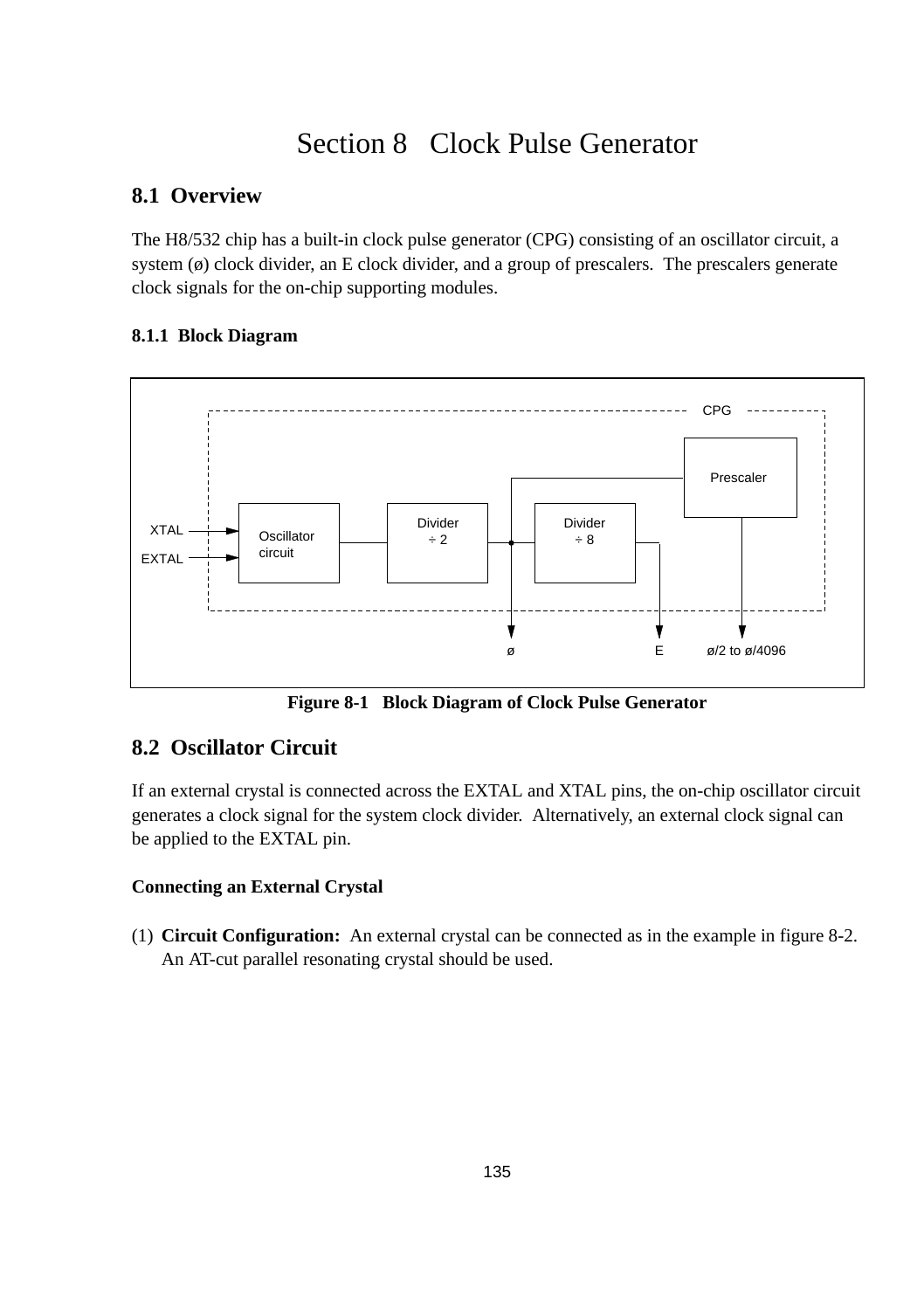

**Figure 8-2 Connection of Crystal Oscillator (Example)**

(2) **Crystal Oscillator:** The external crystal should have the characteristics listed in table 8-1.



**Figure 8-3 Crystal Oscillator Equivalent Circuit**

### **Table 8-1 External Crystal Parameters**

| Frequency (MHz)   |                     |     |    |    | 16 |  |
|-------------------|---------------------|-----|----|----|----|--|
| Rs max $(\Omega)$ | 500                 | 120 | 60 | 40 |    |  |
| Co(pF)            | 7 <sub>pF</sub> max |     |    |    |    |  |

(3) **Note on Board Design:** When an external crystal is connected, other signal lines should be kept away from the crystal circuit to prevent induction from interfering with correct oscillation. See figure 8-4.

When the board is designed, the crystal and its load capacitors should be placed as close as possible to the XTAL and EXTAL pins.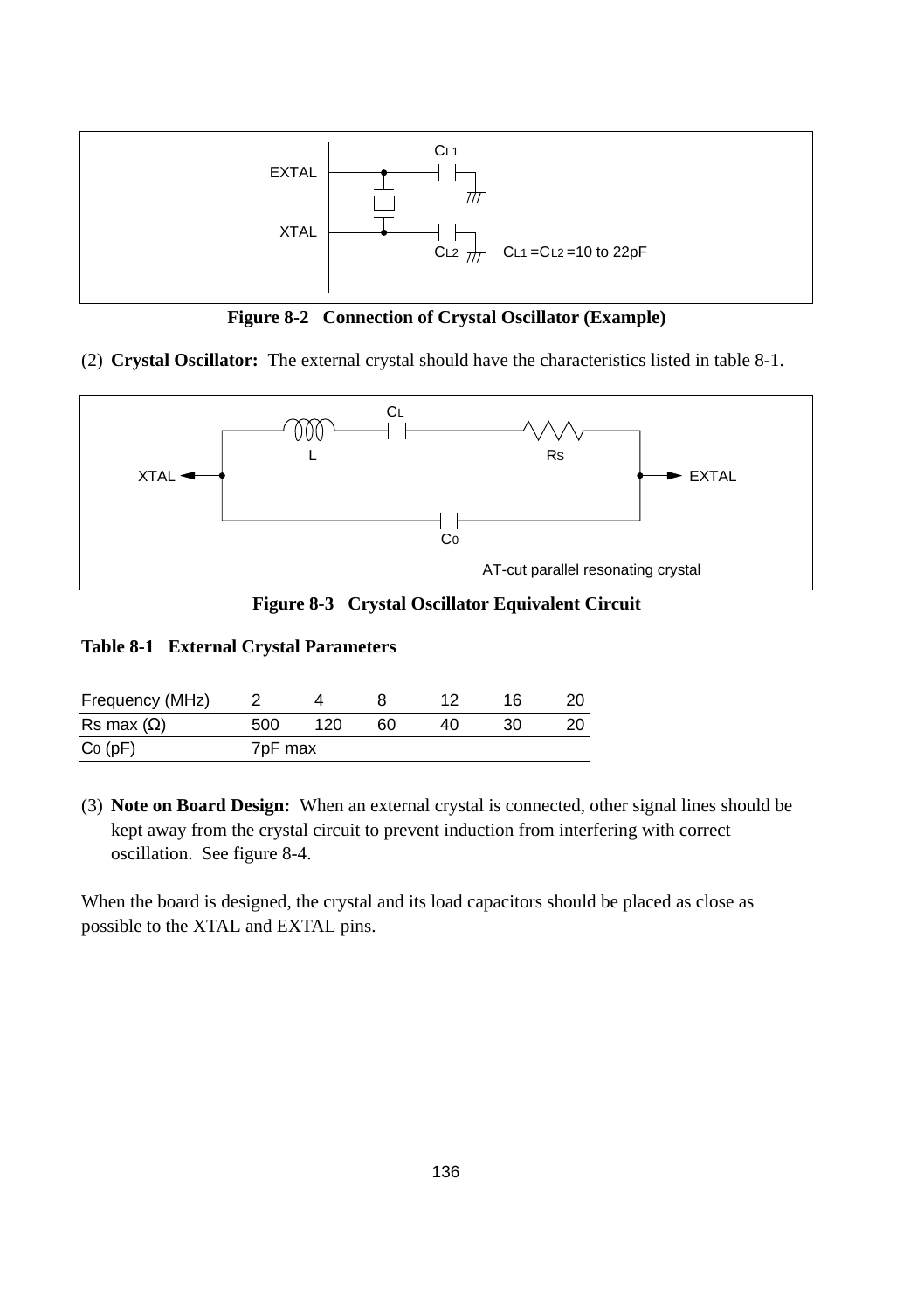

**Figure 8-4 Notes on Board Design around External Crystal**

### **Input of External Clock Signal**

(1) **Circuit Configuration:** An external clock signal can be input at the EXTAL and XTAL pins as shown in the example in figure 8-5.



**Figure 8-5 External Clock Input (Example)**

**Note:** When using make ROM, an external clock can be input at the EXTAL pin while leaving the XTAL pin open. Also when using ZTAT, an external clock under 16 MHz can be input at the EXTAL pin while leaving the XTAL pin open.